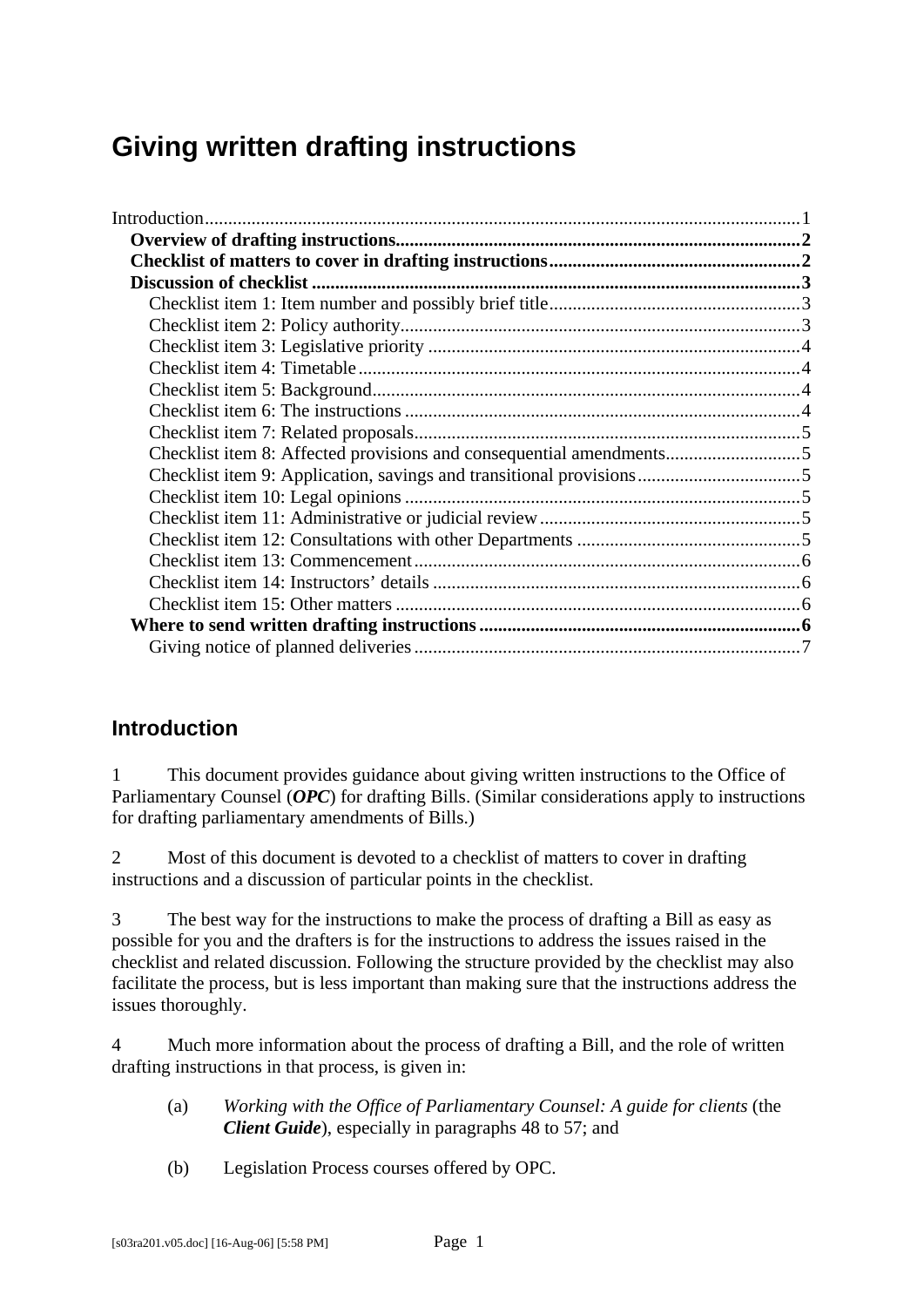<span id="page-1-0"></span>You can get the text of the Client Guide and details of the courses from OPC's website, www.opc.gov.au (look under OPC Documents for the Guide and About OPC for courses).

# **Overview of drafting instructions**

5 There is no single form which drafting instructions must take. The important thing is that they tell the drafters:

- (a) what has to be done;
- (b) why it has to be done;
- (c) when it has to be done by.

6 Drafting instructions are almost always given in writing, but in urgent cases, oral instructions may be sufficient. (Paragraphs 85 to 87 of the Client Guide give more information about when to give instructions in writing and when to give them orally.)

7 A reasonably common kind of Bill is a Bill that will make a number of discrete amendments to an existing Act, or to a number of existing Acts. The checklist and related discussion focus on providing drafting instructions for this kind of Bill.

8 Some aspects of the suggested approach may not be appropriate for other kinds of Bills—e.g. a Bill implementing a new legislative scheme or making major changes to an existing scheme. In that sort of case, preliminary discussions with OPC may be useful (e.g. about the general drafting approach and about how to provide the instructions) before too many policy details are settled and drafting instructions are issued. Preliminary advice on significant legislative proposals is available from the OPC client adviser assigned to your Department. (Paragraphs 70 to 74 of the Client Guide give more information about circumstances in which drafters will be available for preliminary discussions, and Part E of the Client Guide lists OPC client advisers and their telephone numbers.)

# **Checklist of matters to cover in drafting instructions**

| Proposed short title of Bill (if known): |                                      |                                                                                                                                                                                                                                                      |  |
|------------------------------------------|--------------------------------------|------------------------------------------------------------------------------------------------------------------------------------------------------------------------------------------------------------------------------------------------------|--|
|                                          | Item number and possibly brief title | Use item numbers for amending Bills that implement a<br>number of items.                                                                                                                                                                             |  |
| 2                                        | <b>Authority</b>                     | Give details of the policy authority (including whether<br>there are matters for which policy authority has not yet<br>been given).                                                                                                                  |  |
| 3                                        | <b>Legislative priority</b>          | State the priority allocated by Parliamentary Business<br>Committee of Cabinet, or the priority for which your<br>Minister will bid.                                                                                                                 |  |
|                                          | <b>Timetable</b>                     | Indicate what the timetable for the Bill is, including<br>whether there are any matters that may affect the<br>timetable for the Bill (for example, are consultations on<br>the draft required, is the Bill to be prepared as an<br>exposure draft?) |  |
|                                          | <b>Background</b>                    | A few short summary paragraphs.                                                                                                                                                                                                                      |  |
|                                          | <b>Instructions</b>                  | In ordinary language outline the legislative proposal.                                                                                                                                                                                               |  |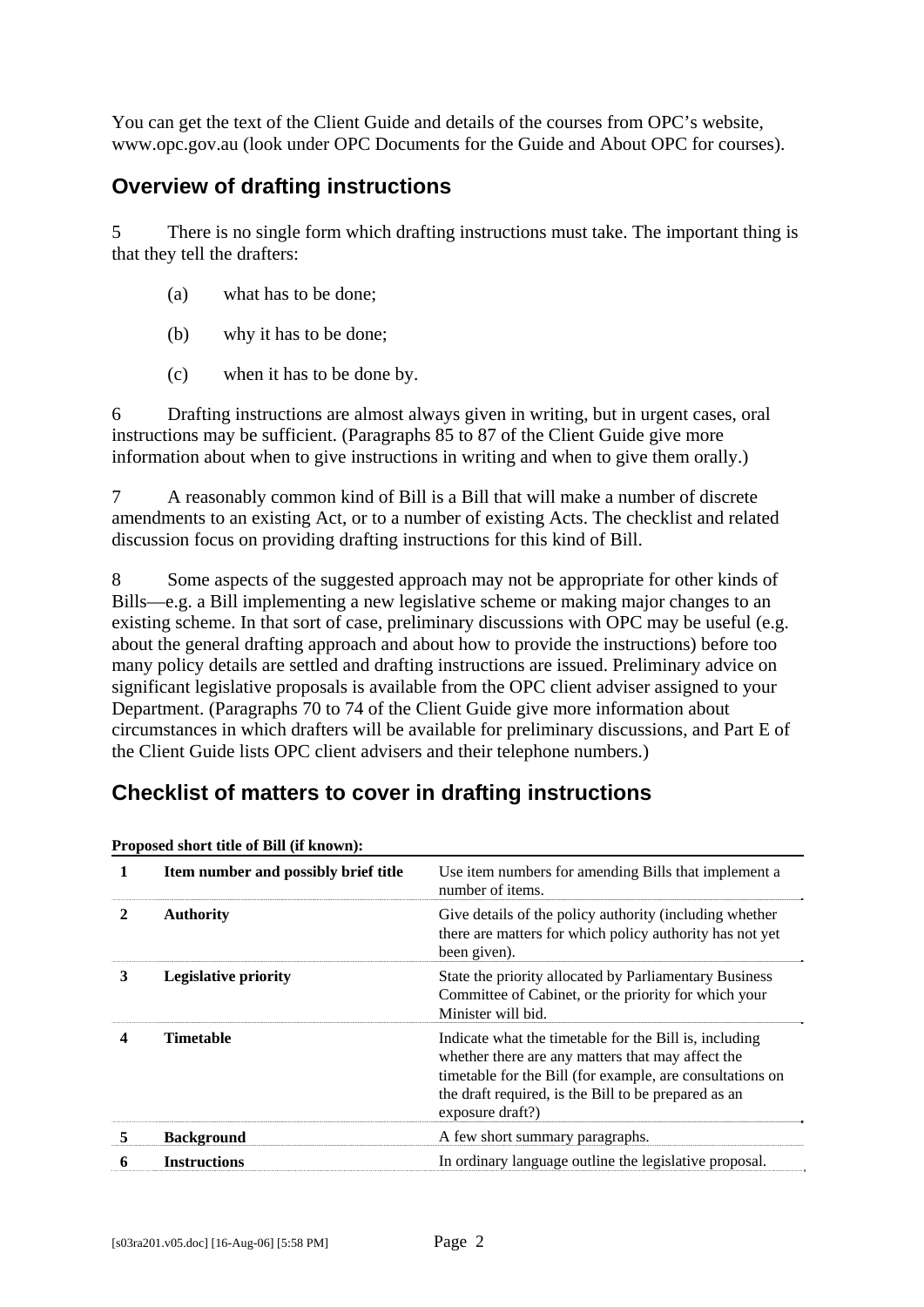<span id="page-2-0"></span>

| 1  | Item number and possibly brief title                | Use item numbers for amending Bills that implement a<br>number of items.                                                                     |
|----|-----------------------------------------------------|----------------------------------------------------------------------------------------------------------------------------------------------|
| 7  | <b>Related proposals</b>                            | For example, let the drafter know if the provision is part<br>of a package of similar amendments.                                            |
| 8  | Affected provisions and consequential<br>amendments | Identify the provisions that will need to be amended,<br>including consequential amendments.                                                 |
| 9  | Application, savings and transitional<br>provisions | Will any be needed?                                                                                                                          |
| 10 | <b>Legal opinions</b>                               | Are there any opinions from the Australian Government<br>Solicitor, the Department or other lawyers that are<br>relevant to the proposal?    |
| 11 | Administrative or judicial review                   | The Department's view on whether review is needed.<br>Mention consultations (if any) with the<br>Attorney-General's Department.              |
| 12 | <b>Consultations with other Departments</b>         | Have any consultations with other Departments been<br>conducted? Are any further consultations required?                                     |
| 13 | <b>Commencement</b>                                 | Give instructions on the commencement provision.                                                                                             |
| 14 | <b>Instructors</b>                                  | Name and phone and fax numbers for each. Also advise<br>of any planned absences.                                                             |
| 15 | <b>Other matters</b>                                | Number the paragraphs and pages. Date the instructions.<br>Mention if the instructions are incomplete, or are subject<br>to possible change. |

9 For amending Bills that implement a number of discrete proposals ("items"), apply this format separately to the instructions on each item.

10 If the instructions replace an earlier set of instructions, make sure this is clearly indicated.

# **Discussion of checklist**

### *Checklist item 1: Item number and possibly brief title*

11 Give the amendment proposal an item number—this makes discussing the proposal easier. You may also like to give each proposal a brief title (again for ease of reference). Use the item numbers and titles consistently in communications with the drafters.

### *Checklist item 2: Policy authority*

- 12 The policy authority for the proposal should be specified:
	- (a) Cabinet approval for major policy initiatives;
	- (b) Prime Minister's approval for minor policy;
	- (c) Minister's approval for drafting or technical matters;
	- (d) First Parliamentary Counsel's approval for statute law revision type amendments.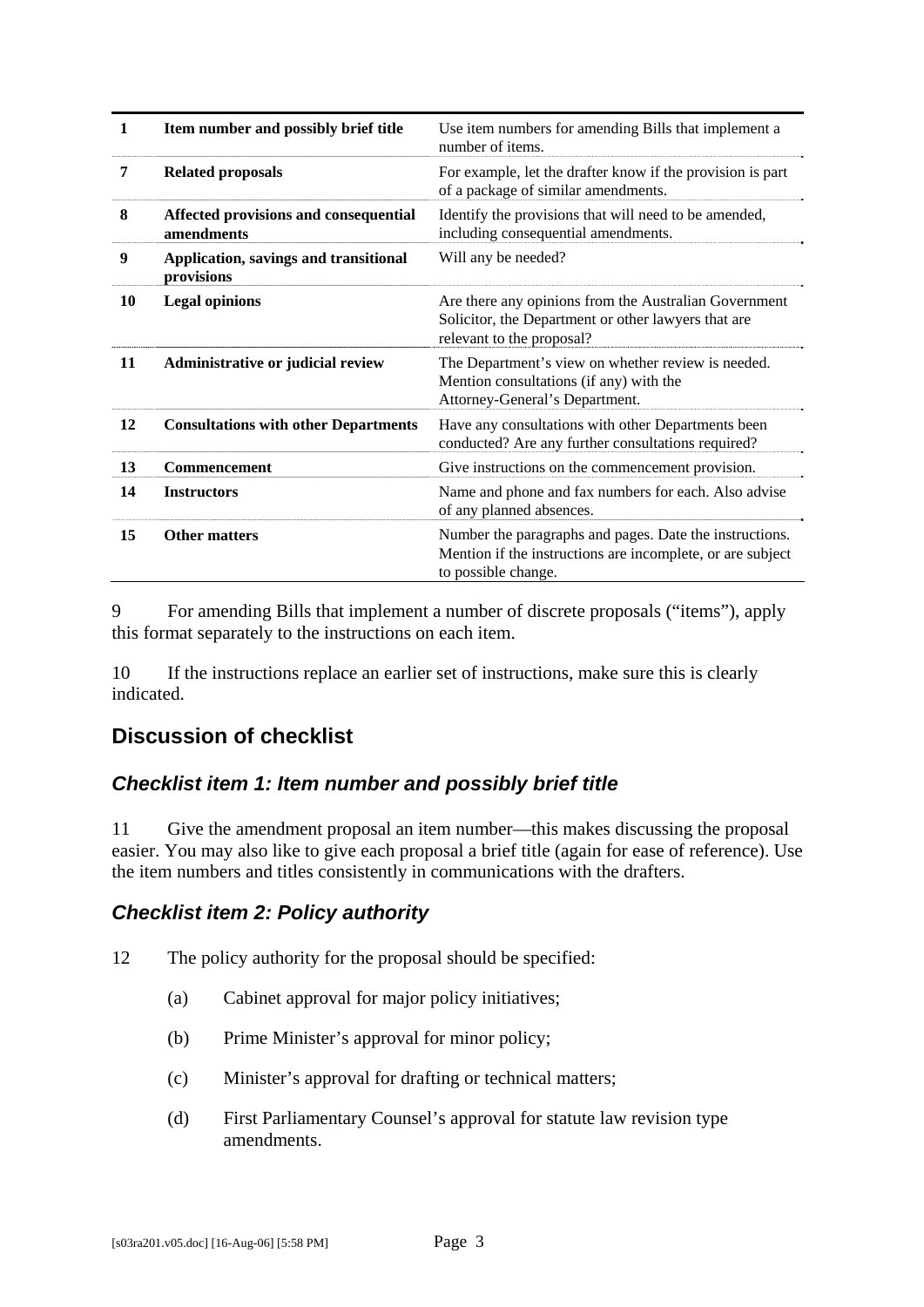<span id="page-3-0"></span>Include all relevant dates of approvals, Cabinet Minute numbers etc. Provide copies to OPC of all requests to the PM for approval and copies of approvals (if received). If authority has not yet been sought, indicate the type of authority that is to be sought.

13 Don't forget to provide copies of requests for approval and approvals to OPC if they are sent or received later.

## *Checklist item 3: Legislative priority*

14 Indicate the proposal's priority as given by the Parliamentary Business Committee of Cabinet. If this has not yet been given, advise what priority is being sought and what is being done to obtain that priority.

## *Checklist item 4: Timetable*

15 Set out the timetable for the Bill.

16 Indicate whether there are any matters that may affect the timetable for the Bill (for example, are consultations on the draft required, is the Bill to be prepared as an exposure draft?).

17 The drafter will take any such matters into account in working out with you the timetable for drafting the Bill.

## *Checklist item 5: Background*

18 One or more brief paragraphs stating the reasons why the amendments are necessary, and what you want to achieve by the amendments. You may need to attach background papers.

19 Give examples of the problems with the existing state of affairs.

20 Any politically sensitive aspects to the proposal should be mentioned.

### *Checklist item 6: The instructions*

21 This should be an outline in ordinary language, and in sufficient detail, of what you think should be done. Paragraphs 48 to 57 of the Client Guide explain how the level of detail in the instructions affects the work that you and the drafters need to do after you give the instructions.

22 There is no need to attempt to provide the exact words of any amendment. The reason OPC does not like to receive instructions that suggest exact words ("lay drafts") is that a lay draft does not give the drafter the background information and context to help him/her understand why the particular language was chosen. It is however helpful to identify the provisions that you think need amendment, and the type of amendment required.

23 Chapter 6 of the *Legislation Handbook* (prepared by the Department of the Prime Minister and Cabinet) sets out a number of matters that may need to be addressed. The Handbook is available at that Department's website: www.pmc.gov.au.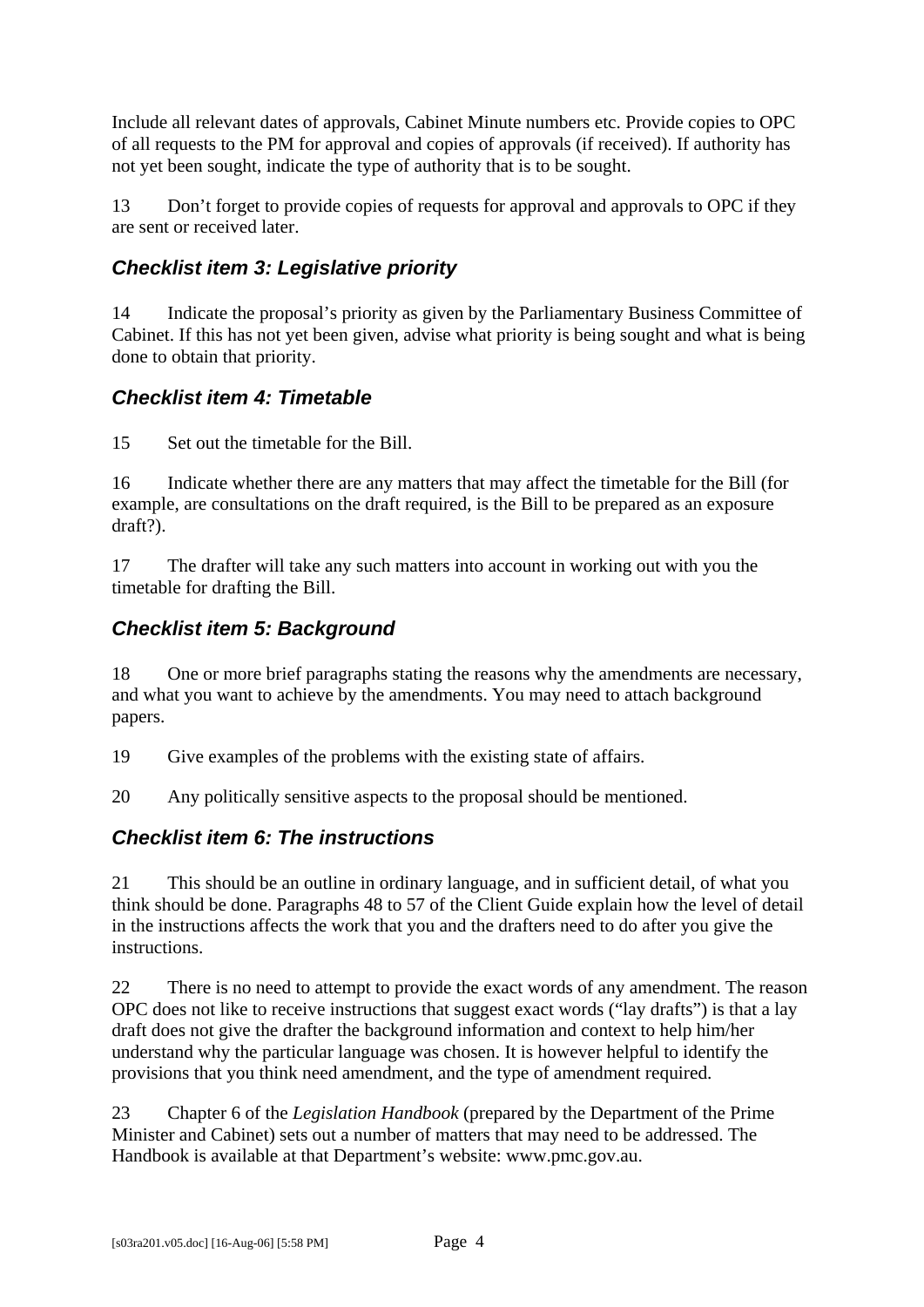# <span id="page-4-0"></span>*Checklist item 7: Related proposals*

24 List any other proposals that relate to the main proposal.

25 These might be matters that have already been given effect to, are in another Bill before Parliament, are concurrent with the proposal, or are proposed for future legislative action. The related proposal might be one for another Department's legislation.

## *Checklist item 8: Affected provisions and consequential amendments*

26 These provisions are the other provisions of either the Act being amended or other legislation which will need to be amended as a consequence of the proposed amendment. These are commonly known as consequential amendments.

27 Searches of an electronic database are a useful, but not infallible, way to find these. A thorough search may reveal problems with the main proposal, for example, that the strategy proposed in the instructions described in checklist item 6 may not work properly at each place in the Act where it is proposed to operate.

28 Paragraph 78 to 84 of the Client Guide give more information about instructing on consequential amendments.

# *Checklist item 9: Application, savings and transitional provisions*

29 You need to consider how the transition from the current scheme to the amended scheme will be handled—will any provisions be needed to ensure that the transition occurs in the way you want?

# *Checklist item 10: Legal opinions*

30 Any legal opinions from the Australian Government Solicitor, a Department's legal area or elsewhere should be specified and copies attached.

31 Do not assume that the drafter will be aware of relevant opinions.

### *Checklist item 11: Administrative or judicial review*

32 If the proposal involves any decision of an administrative character, the question whether the decision is to be reviewable, and if so by whom, must be addressed.

33 Mention any consultations that you have held with the Attorney-General's Department on this issue.

### *Checklist item 12: Consultations with other Departments*

34 Any consultations with other Departments should be indicated. For example, when and with which Departments have consultations taken place? Will any consultations happen in the future?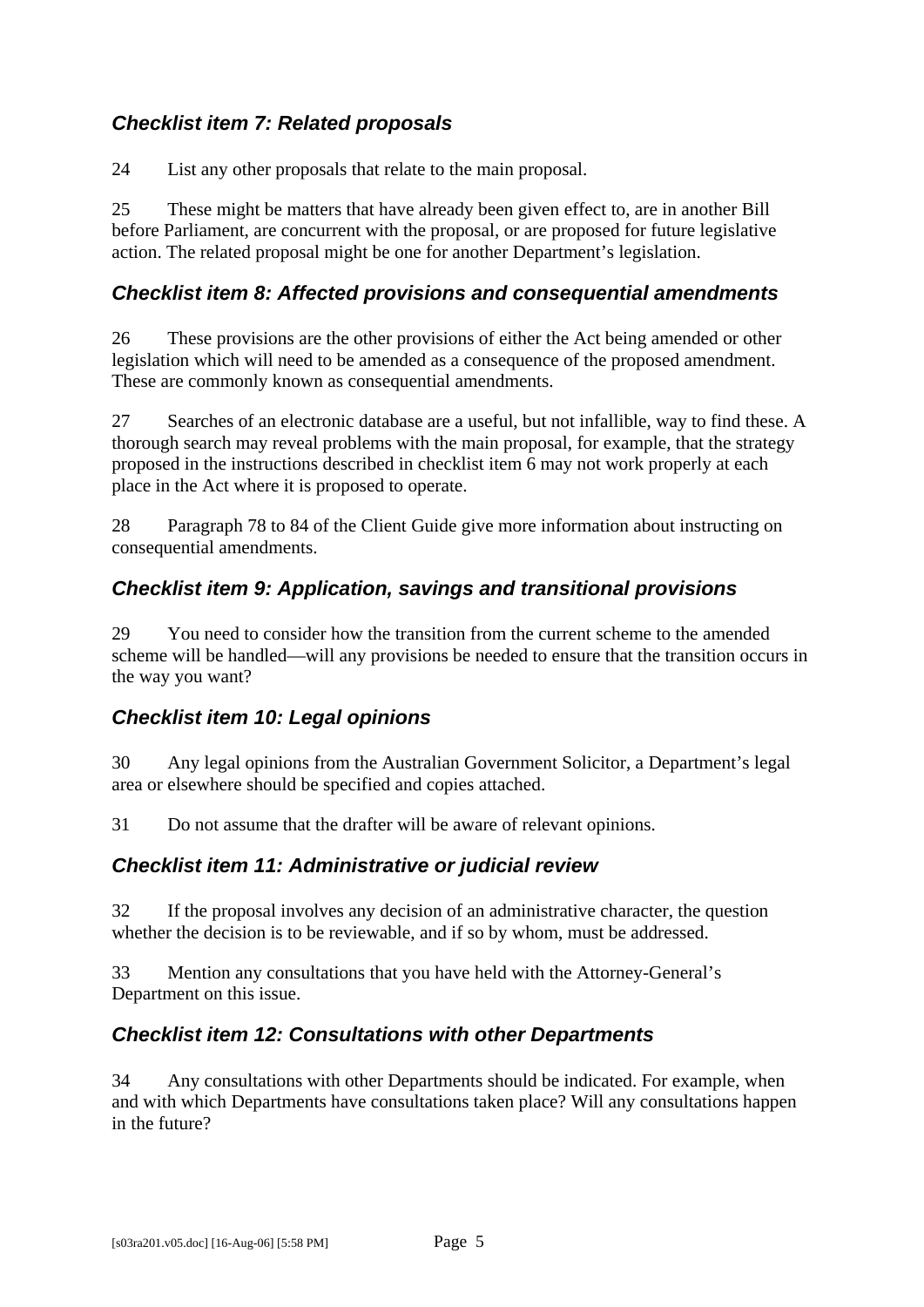<span id="page-5-0"></span>35 Consultations with other Departments are required when a legislative proposal impacts on another Department's legislation, or when a legislative proposal involves policy considerations for which another Department is responsible (eg. the Attorney-General's Department's responsibility for matters of legal policy such as criminal law).

## *Checklist item 13: Commencement*

36 You need to consider when the proposed amendment should commence (remember that different amendments in the same Bill can commence at different times).

37 The main options for commencement are:

- (a) on Royal Assent;
- (b) on the day after Royal Assent;
- (c) on a specified future or past (i.e. retrospective) day;
- (d) on a day to be Proclaimed by the Governor-General (generally with a 6 month limit on the power to Proclaim);
- (e) on the commencement of a related piece of legislation.

#### *Checklist item 14: Instructors' details*

38 Nominate 2 instructors for the amendment proposal. They should be people who have sufficient knowledge of the detail of the proposal to answer the drafter's queries and to check whether drafts meet the Department's requirements.

39 It is helpful for the drafter to know of the instructors' planned absences, because the drafter can then plan his/her work knowing when the instructors will be available. (The drafter will also let the instructors know of his/her own planned absences.)

### *Checklist item 15: Other matters*

40 It is helpful if instructions are set out in numbered paragraphs and on numbered pages. They should also be dated.

41 If instructions are incomplete, or are subject to possible change, point this out in the instructions.

# **Where to send written drafting instructions**

42 Written drafting instructions should be addressed to First Parliamentary Counsel.

43 Written drafting instructions may be sent to OPC electronically via Fedlink (the Australian Government's secure email facility). The email address for this purpose is [instructions@opc.gov.au.](mailto:instructions@opc.gov.au) Before sending instructions by email in this way, instructors should ensure that the email will be sent via Fedlink at a level of security appropriate for the instructions. This can be checked with the IT area of the instructors' agency or with OPC.